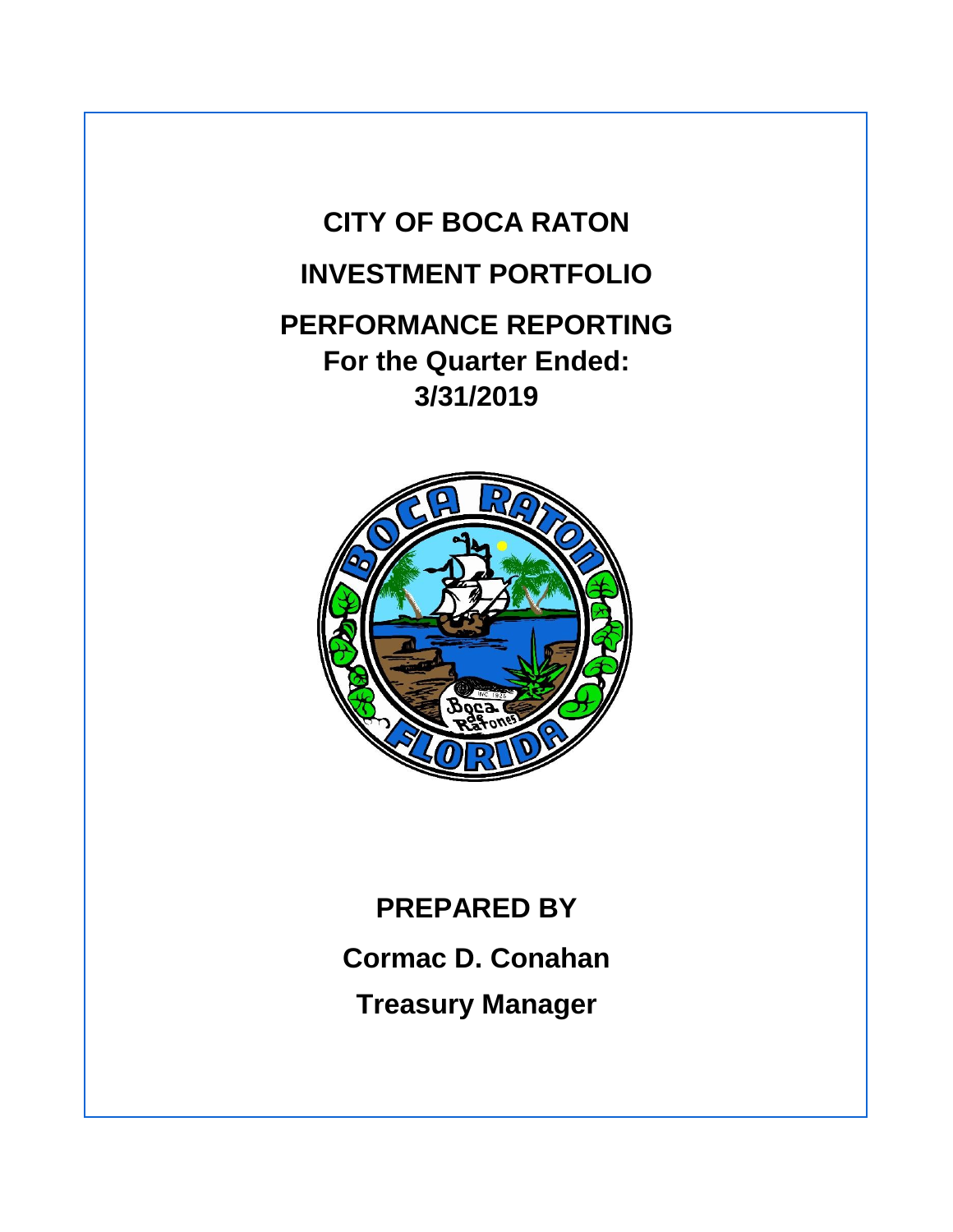#### **CITY OF BOCA RATON INVESTMENT PORTFOLIO STATISTICAL SUMMMARY QUARTER-END COMPARISON**

| <b>MARKETABLE BONDS</b>                 | 3/31/2019    | 12/31/2018  | 9/30/2018   | 6/30/2018   | 3/31/2018    |
|-----------------------------------------|--------------|-------------|-------------|-------------|--------------|
| <b>PAR VALUE</b>                        | 182,548,000  | 179,340,000 | 147,340,000 | 147,340,000 | 147,340,000  |
| <b>Beginning Market</b>                 | 178,075,161  | 145,728,420 | 145,943,308 | 146,293,553 | 148,923,175  |
| <b>Securities Acquisitions</b>          | 18,182,912   | 31,729,134  |             |             | 17,500,000   |
| <b>Securities Disposals</b>             | (15,000,000) |             |             |             | (19,500,000) |
| Unrealized Gains/(Losses)               | 598,802      | 617,608     | (214, 888)  | (350,245)   | (629, 622)   |
| <b>ENDING MARKET</b>                    | 181,856,876  | 178,075,161 | 145,728,420 | 145,943,308 | 146,293,553  |
| <b>CASH DEPOSITS &amp; EQUIVALENTS*</b> |              |             |             |             |              |
| Cash                                    | 6,326,689    | 6,572,476   | 17,794,325  | 16,775,007  | 20,773,351   |
| Cash Equivalent Accounts                | 79,688,638   | 128,952,687 | 125,358,407 | 113,019,209 | 200,746,233  |
| Florida Prime (SBA)                     | 51,378,683   | 51,042,739  | 50,727,915  | 60,414,711  | 322,773      |
| Interlocal Investment Pools             | 67,412,766   | 57,352,922  | 30,173,850  | 30,006,954  |              |
| <b>SUBTOTAL</b>                         | 204,806,777  | 243,920,824 | 224,054,497 | 220,215,881 | 221,842,357  |
| <b>OTHER HOLDINGS</b>                   |              |             |             |             |              |
| <b>Certificates of Deposit</b>          | 37,082,196   | 7,065,132   | 7,065,132   | 17,065,132  | 17,000,000   |
| <b>FMIvT Funds</b>                      | 40,454,914   | 40,102,273  | 43,908,450  | 53,668,286  | 53,486,338   |
| <b>SUBTOTAL</b>                         | 77,537,111   | 47,167,405  | 50,973,582  | 70,733,419  | 70,486,338   |
| <b>TOTAL CASH &amp; INVESTMENTS</b>     |              |             |             |             |              |
| At Market Value:                        | 464,200,764  | 469,163,390 | 420,756,499 | 436,892,608 | 438,622,248  |
| At Par Value:                           | 464,891,888  | 470,428,229 | 422,368,079 | 438,289,300 | 439,668,695  |

| <b>DISTRIBUTION BY TYPE</b>         | <b>PORTFOLIO</b><br><b>PERCENTAGE</b><br>3/31/2019 | <b>PORTFOLIO</b><br><b>PERCENTAGE</b><br>12/31/2018 | <b>PORTFOLIO</b><br><b>PERCENTAGE</b><br>9/30/2018 | <b>PORTFOLIO</b><br><b>PERCENTAGE</b><br>6/30/2018 | <b>PORTFOLIO</b><br><b>PERCENTAGE</b><br>3/31/2018 |
|-------------------------------------|----------------------------------------------------|-----------------------------------------------------|----------------------------------------------------|----------------------------------------------------|----------------------------------------------------|
| <b>Operating Bank Account</b>       | 1.36%                                              | 1.40%                                               | 4.21%                                              | 3.83%                                              | 4.72%                                              |
| <b>Cash Equivalent Accounts</b>     | 17.15%                                             | 27.41%                                              | 29.68%                                             | 25.79%                                             | 45.66%                                             |
| Florida Prime Pool                  | 11.05%                                             | 10.85%                                              | 12.01%                                             | 13.78%                                             | 0.07%                                              |
| Interlocal Investment Pools         | 14.50%                                             | 12.19%                                              | 7.14%                                              | 6.85%                                              | $-$ %                                              |
| <b>Certificates Of Deposit</b>      | 7.98%                                              | 1.50%                                               | 1.67%                                              | 3.89%                                              | 3.87%                                              |
| U.S. Treasury Notes & Bills         | 1.08%                                              | 1.06%                                               | $-$ %                                              | $-$ %                                              | $-$ %                                              |
| Government Instrumentalities        | 34.28%                                             | 37.06%                                              | 34.88%                                             | 33.61%                                             | 33.51%                                             |
| Corporate Notes & Bonds             | 3.92%                                              | $-$ %                                               | $-$ %                                              | $-$ %                                              | $-$ %                                              |
| FMIvT 0-2 Year Bond Fund            | 5.75%                                              | 5.64%                                               | 6.24%                                              | 5.99%                                              | 5.94%                                              |
| FMIvT 1-3 Year Bond Fund            | 2.93%                                              | 2.89%                                               | 3.18%                                              | 3.06%                                              | 3.04%                                              |
| <b>FMIvT Intermediate Bond Fund</b> | $-$ %                                              | - %                                                 | 0.99%                                              | 3.20%                                              | 3.19%                                              |
|                                     | 100.00%                                            | 100.00%                                             | 100.00%                                            | 100.00%                                            | 100.00%                                            |

| <b>DISTRIBUTION BY MATURITY</b> |                                 | <b>PORTFOLIO</b><br><b>PERCENTAGE</b><br>3/31/2019 | <b>PORTFOLIO</b><br><b>PERCENTAGE</b><br>12/31/2018 | <b>PORTFOLIO</b><br><b>PERCENTAGE</b><br>9/30/2018 | <b>PORTFOLIO</b><br><b>PERCENTAGE</b><br>6/30/2018 | <b>PORTFOLIO</b><br><b>PERCENTAGE</b><br>3/31/2018 |
|---------------------------------|---------------------------------|----------------------------------------------------|-----------------------------------------------------|----------------------------------------------------|----------------------------------------------------|----------------------------------------------------|
|                                 | <b>MATURES IN</b> UP TO 30 DAYS | 45.50%                                             | 57.48%                                              | 59.30%                                             | 57.54%                                             | 56.32%                                             |
|                                 | UP TO 90 DAYS                   | 3.46%                                              | 2.55%                                               | $-$ %                                              | $-$ %                                              | 1.14%                                              |
|                                 | UP TO 180 DAYS                  | 3.44%                                              | 3.42%                                               | 0.47%                                              | 0.47%                                              | 2.35%                                              |
|                                 | UP TO 1 YEAR                    | 24.42%                                             | 16.16%                                              | 2.38%                                              | 2.35%                                              | 0.45%                                              |
|                                 | UP TO 2 YEARS                   | 21.03%                                             | 19.33%                                              | 35.70%                                             | 35.19%                                             | 22.71%                                             |
|                                 | UP TO 3 YEARS                   | 2.15%                                              | 1.06%                                               | 1.18%                                              | 1.17%                                              | 13.84%                                             |
|                                 | UP TO 5 YEARS                   | - %                                                | $-$ %                                               | 0.97%                                              | 3.28%                                              | 3.19%                                              |
|                                 | > 5 YEARS                       | $-$ %                                              | $-$ %                                               | $-$ %                                              | $-$ %                                              | $-$ %                                              |
|                                 |                                 | 100.00%                                            | 100.00%                                             | 100.00%                                            | 100.00%                                            | 100.00%                                            |

\* Next-day-liquid Interest-Bearing Deposits, Money Markets, and Investment Pools which achieve an NAV of 1.0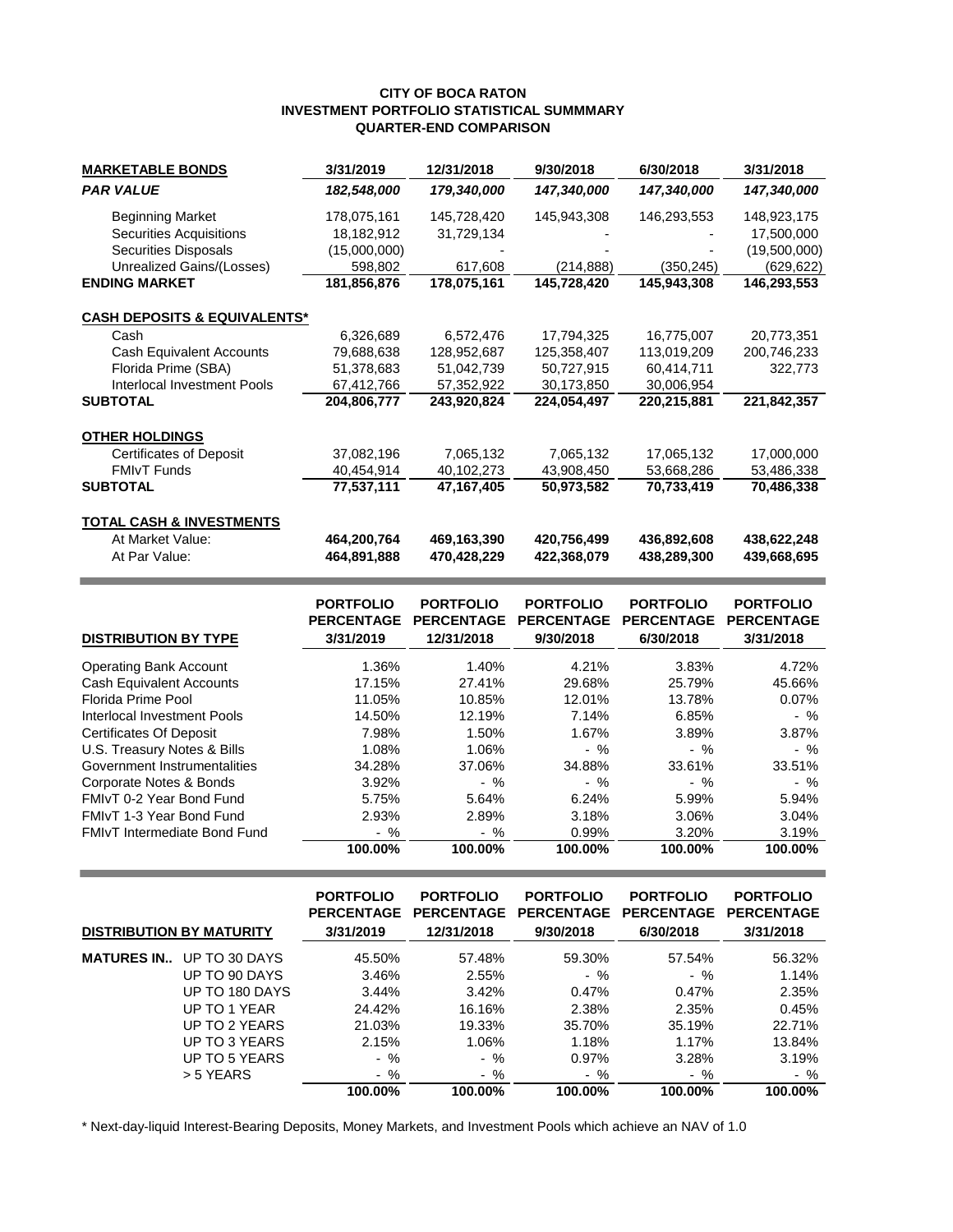#### **CITY OF BOCA RATON INVESTMENT PORTFOLIO DISTRIBUTION AS OF MARCH 31, 2019**

| <b>INVESTMENTS BY TYPE</b>           |    | <b>CARRYING</b><br><b>AMOUNT</b> | <b>PORTFOLIO</b><br><b>PERCENTAGE</b> | <b>APPROVED</b><br><b>PERCENTAGE</b> |
|--------------------------------------|----|----------------------------------|---------------------------------------|--------------------------------------|
| <b>GOVERNMENT INSTRUMENTALITIES*</b> |    |                                  |                                       |                                      |
| U.S. Treasury Notes & Bills          | \$ | 5,000,000                        | 1.08%                                 | 100%                                 |
| Agency Notes & Bonds                 |    | 156,340,000                      | 33.63%                                | 75%                                  |
| <b>CORPORATE SECURITIES*</b>         |    |                                  |                                       |                                      |
| Corporate Notes & Bonds              |    | 18,208,000                       | 3.92%                                 | 20%                                  |
| <b>FOREIGN OBLIGATIONS*</b>          |    |                                  |                                       |                                      |
| Israel Bonds                         |    | 3,000,000                        | 0.65%                                 | 5%                                   |
| <b>FIXED-INCOME SUBTOTAL</b>         |    | 182,548,000                      | 39.28%                                |                                      |
| <b>Operating Bank Account</b>        |    | 6,326,689                        | 1.36%                                 | N/A                                  |
| Overnight Sweep Account              |    | 20,479,609                       | 4.41%                                 | N/A                                  |
| <b>Depository Savings Accounts</b>   |    | 59,209,030                       | 12.74%                                | 75%                                  |
| Florida Prime Pool                   |    | 51,378,683                       | 11.05%                                | 25%                                  |
| Interlocal Investment Pools          |    | 67,412,766                       | 14.50%                                | 30%                                  |
| <b>Certificates Of Deposit</b>       |    | 37,082,196                       | 7.98%                                 | 100%                                 |
| FMIvT 0-2 Year Bond Fund             |    | 26,734,362                       | 5.75%                                 | $***$<br>30%                         |
| FMIvT 1-3 Year Bond Fund             |    | 13,720,552                       | 2.93%                                 | $**$<br>30%                          |
| <b>POOLS &amp; DEPOSITS SUBTOTAL</b> |    | 282,343,888                      | 60.72%                                |                                      |
| <b>TOTAL CASH &amp; INVESTMENTS</b>  | S  | 464,891,888                      | 100.00%                               |                                      |

**IS THE CITY'S INVESTMENT PORTFOLIO IN COMPLIANCE WITH THE INVESTMENT POLICY? YES**

|                                  |    |               | <b>PORTFOLIO</b>  |
|----------------------------------|----|---------------|-------------------|
| <b>DISTRIBUTION BY MATURITY</b>  |    | <b>AMOUNT</b> | <b>PERCENTAGE</b> |
| <b>MATURES IN</b> UP TO 30 DAYS  | \$ | 211,541,139   | 45.50%            |
| UP TO 90 DAYS                    |    | 16,065,132    | 3.46%             |
| UP TO 180 DAYS                   |    | 16,000,000    | 3.44%             |
| UP TO 1 YEAR                     |    | 113,517,064   | 24.42%            |
| UP TO 2 YEARS                    |    | 97,768,552    | 21.03%            |
| UP TO 3 YEARS                    |    | 10,000,000    | 2.15%             |
| UP TO 5 YEARS                    |    |               | 0.00%             |
| > 5 YEARS                        |    |               | 0.00%             |
| <b>TOTAL</b>                     | S  | 464,891,888   | 100.00%           |
|                                  |    |               |                   |
|                                  |    |               | <b>PORTFOLIO</b>  |
| <b>DISTRIBUTION BY CUSTODIAN</b> |    | <b>AMOUNT</b> | <b>PERCENTAGE</b> |
| Bank Of America, NA - Cash       | \$ | 26,809,334    | 5.76%             |
| Bank Of America, NA - Bonds      |    | 179,548,000   | 38.62%            |
| <b>Bank United</b>               |    | 5,065,132     | 1.09%             |
| Capital Bank                     |    | 37,240,244    | 8.01%             |
| ComputerShare (Israel Bond)      |    | 3,000,000     | 0.65%             |
| <b>FEITF</b>                     |    | 24,255,059    | 5.22%             |
| <b>FLCLASS</b>                   |    | 43,157,708    | 9.28%             |
| State Board Of Administration    |    | 51,378,683    | 11.05%            |
| Synovus Bank (Née FCB)           |    | 18,114,331    | 3.90%             |
| <b>TD Bank</b>                   |    | 35,868,483    | 7.72%             |
| Wells Fargo (FMIvT)              |    | 40,454,914    | 8.70%             |
| <b>TOTAL</b>                     | \$ | 464,891,888   | 100.00%           |

**\*\* INVESTMENTS HELD WITH THIRD PARTY SAFEKEEPER (Bank of America, NA; ComputerShare)**

**\*\* COMBINED FMIvT ACCOUNTS MAY NOT EXCEED 30% OF INVESTMENT PORTFOLIO AT THE TIME OF THE ORIGINAL PURCHASE**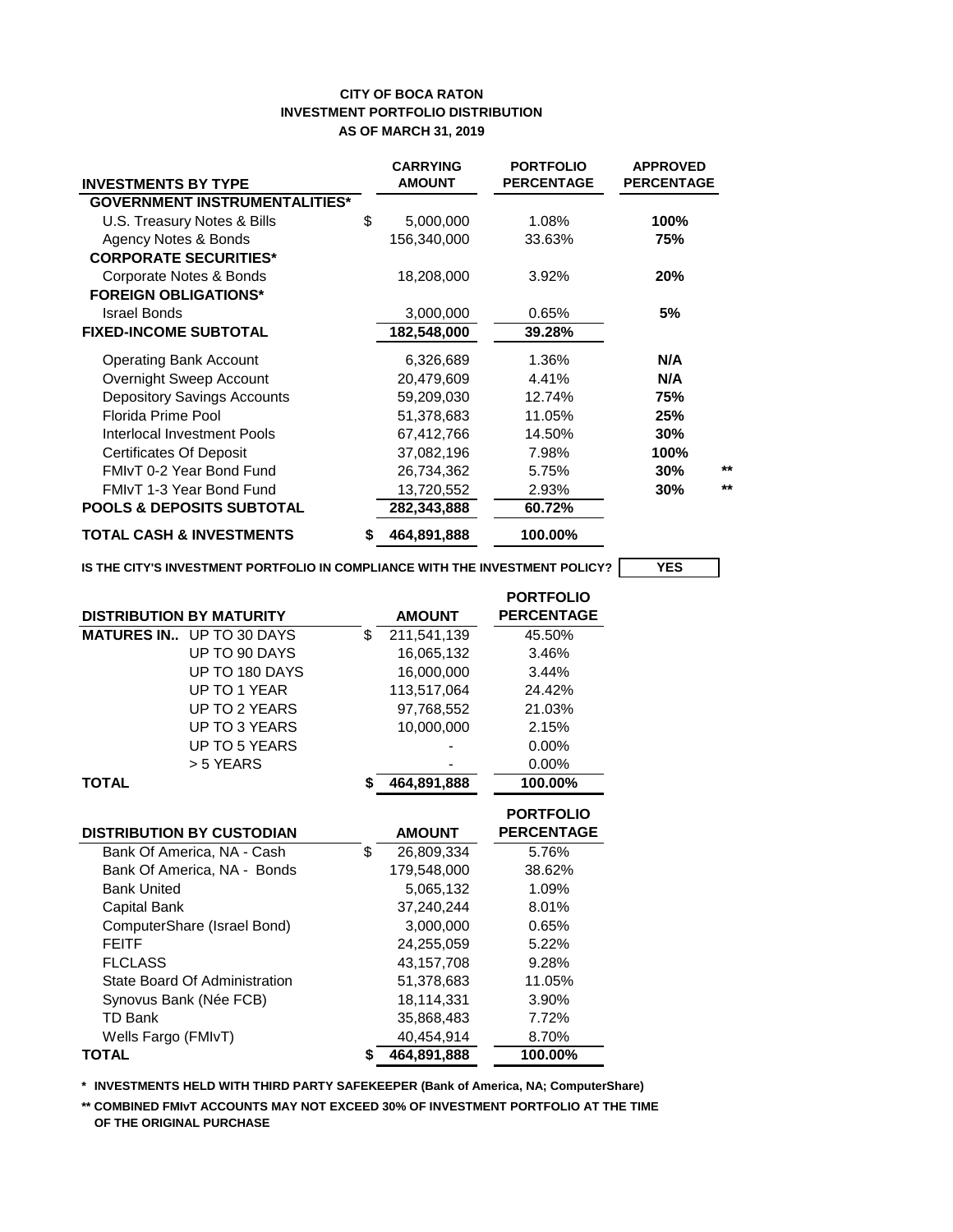#### **CITY OF BOCA RATON INVESTMENT PORTFOLIO AVERAGES FOR THE QUARTER ENDED: MARCH 31, 2019**

| <b>SHORT TERM CASH &amp; INVESTMENTS:</b> | <b>AVERAGE</b><br><b>DEPOSITED</b> |   | <b>PERIOD</b><br><b>EARNINGS</b> | <b>ANNUALIZED 2</b><br><b>YIELD</b> |
|-------------------------------------------|------------------------------------|---|----------------------------------|-------------------------------------|
| <b>Operating Bank Account</b>             | \$<br>6,393,979                    |   |                                  | $0.00\%$                            |
| Overnight Sweep Account                   | 21,384,872                         | S | 84.351                           | 1.60%                               |
| <b>Depository Savings Accounts</b>        | 89,138,624                         |   | 448.168                          | 2.04%                               |
| Florida Prime Pool                        | 51,154,712                         |   | 335,945                          | 2.66%                               |
| Interlocal Investment Pools               | 55,521,867                         |   | 359.713                          | 2.63%                               |
| U.S. Treasury Bills                       |                                    |   |                                  | $0.00\%$                            |
| <b>Certificates Of Deposit</b>            | 8,827,134                          |   | 48,544                           | 2.23%                               |
| <b>SHORT-TERM PORTFOLIO SUBTOTAL</b>      | 232,421,189                        |   | 1,276,721                        |                                     |
|                                           |                                    |   |                                  |                                     |

| BLENDED AVERAGE RATES FOR SHORT TERM CATEGORY      | 2.228% |
|----------------------------------------------------|--------|
| <b>BENCHMARK: Quarterly Average Fed Funds Rate</b> | 2.400% |
| BENCHMARK: Daily Average 91 Day T-Bill Rate        | 2.388% |

| INTERMEDIATE/LONG-TERM PORTFOLIO:                       | <b>AVERAGE</b><br><b>AMORTIZED</b> |       | <b>PERIOD</b><br><b>EARNINGS</b> | <b>ANNUALIZED 2</b><br><b>YIELD</b> | <b>TOTAL</b><br><b>RETURN</b> | 3 |
|---------------------------------------------------------|------------------------------------|-------|----------------------------------|-------------------------------------|-------------------------------|---|
| U.S. Treasury Notes                                     | \$<br>4,958,896                    | S     | 31.144                           | 2.55%                               | 2.53%                         |   |
| Government Sponsored Agency Notes & Bonds               | 170,053,854                        |       | 858,155                          | 2.05%                               | 3.04%                         |   |
| Corporate Notes & Bonds                                 | 15,767,956                         |       | 116.511                          | 3.00%                               | 4.19%                         |   |
| <b>Israel Bonds</b>                                     | 3,000,000                          |       | 14.795                           | 2.00%                               | 2.49%                         |   |
| <b>Certificates of Deposit</b>                          | 4,000,000                          |       | 24,411                           | 2.48%                               | 2.48%                         |   |
| <b>INTERMEDIATE PORTFOLIO SUBTOTAL</b>                  | 197,780,706                        |       | 1,045,016                        |                                     |                               |   |
| <b>IBLENDED AVERAGE RATES FOR INTERMEDIATE CATEGORY</b> | 2.14%                              | 3.10% |                                  |                                     |                               |   |

BENCHMARK: Two Year Treasury, Quarterly Average 2.49%

| <b>FLORIDA MUNICIPAL INVESTMENT TRUST FUNDS:</b>                                                                                                                                                | <b>AVERAGE</b><br>1<br><b>PARTICIPATION</b>  | <b>PERIOD</b><br><b>EARNINGS</b>    | <b>ANNUALIZED 2</b><br><b>YIELD</b> | <b>REPORTED 4</b><br><b>RETURN</b> |             |
|-------------------------------------------------------------------------------------------------------------------------------------------------------------------------------------------------|----------------------------------------------|-------------------------------------|-------------------------------------|------------------------------------|-------------|
| 0 - 2 Year High Quality Bond Fund<br>1 - 3 Year High Quality Bond Fund<br><b>FMIVT SUBTOTAL</b>                                                                                                 | \$<br>26,587,869<br>13,616,616<br>40,204,485 | \$<br>213.076<br>139,565<br>352,641 | 3.25%<br>4.16%                      | 2.82%<br>4.19%                     |             |
| <b>BLENDED AVERAGE RATES FOR FMIVT FUNDS</b><br>BENCHMARK: Merrill 1 Year Treasury Note Index<br>BENCHMARK: Merrill Lynch 1 - 3 Year Gov't Index<br><b>WEIGHTED AVERAGE OF FMIVT BENCHMARKS</b> |                                              |                                     | 3.56%                               | 3.21%<br>3.85%<br>3.43%            | 5<br>6<br>8 |
| <b>TOTAL AVERAGE CASH &amp; INVESTMENTS</b><br><b>Blended Annualized Period Yield</b>                                                                                                           | 470,406,380<br>2<br>2.31%                    | \$2,674,378                         |                                     |                                    |             |

**<sup>1</sup>** Daily average dollars invested throughout the reported period, by investment category

**<sup>2</sup>** Annualized yield calculated by dividing sum of received, accrued, and amortized earnings for the period into daily average amount invested during the period

**<sup>3</sup>** Period Yield modified to be inclusive of unrealized gains and losses from changes in market value

**<sup>4</sup>** Return for the period, provided by FMIvT performance monitor for comparison to reported benchmarks, annualized

**<sup>5</sup>** Benchmark used by Florida League for Enhanced Cash, annualized

**Blended Period Total Return 2.71% <sup>3</sup>**

**<sup>6</sup>** Benchmark used by Florida League for Short Term Pool, annualized

**<sup>7</sup>** Benchmark used by Florida League for Intermediate Pool, annualized

**<sup>8</sup>** Average calculated by weighting investment types' returns by average balance in each category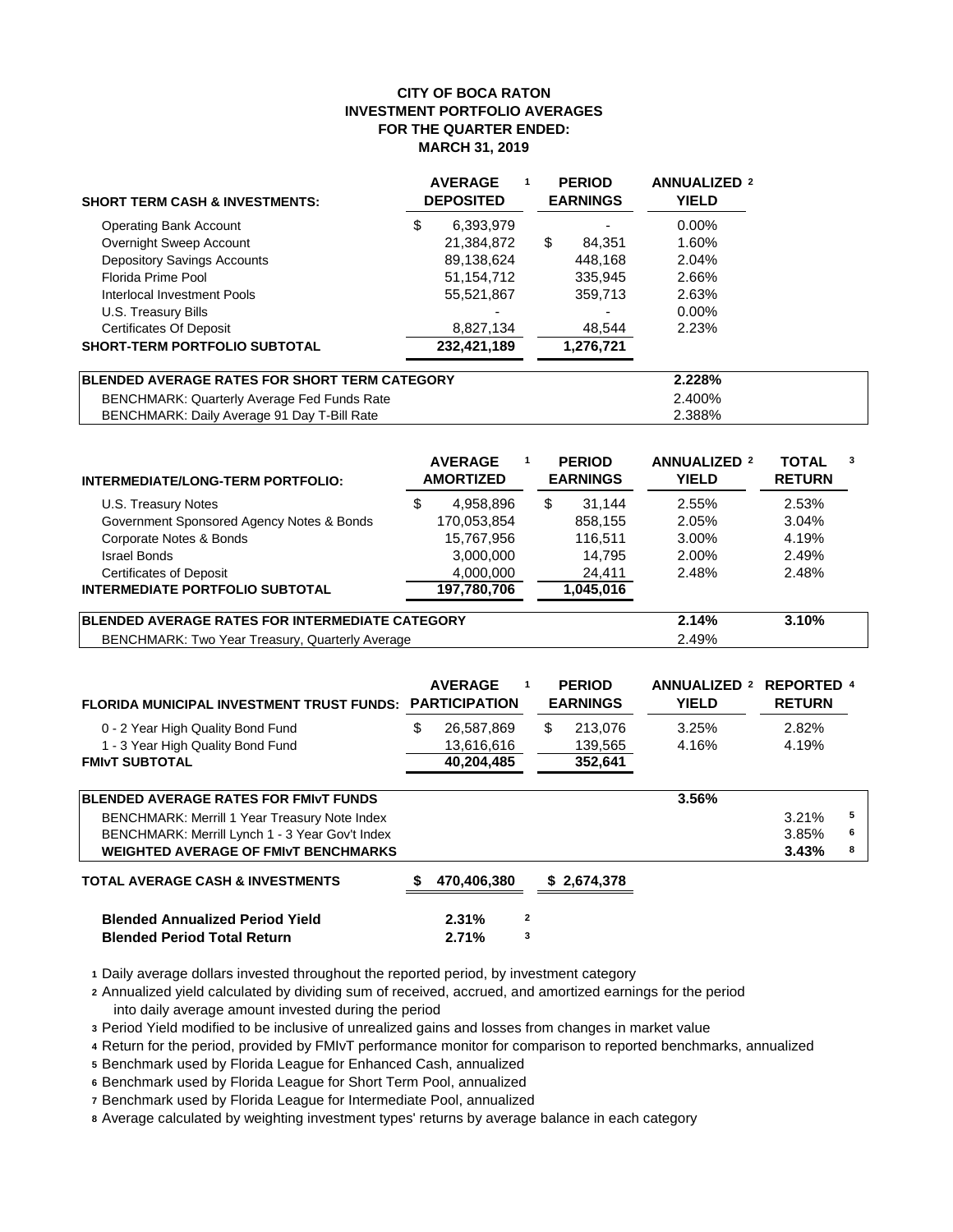## **CITY OF BOCA RATON DISTRIBUTION BY INVESTMENT TYPE**

# **As of March 31, 2019**





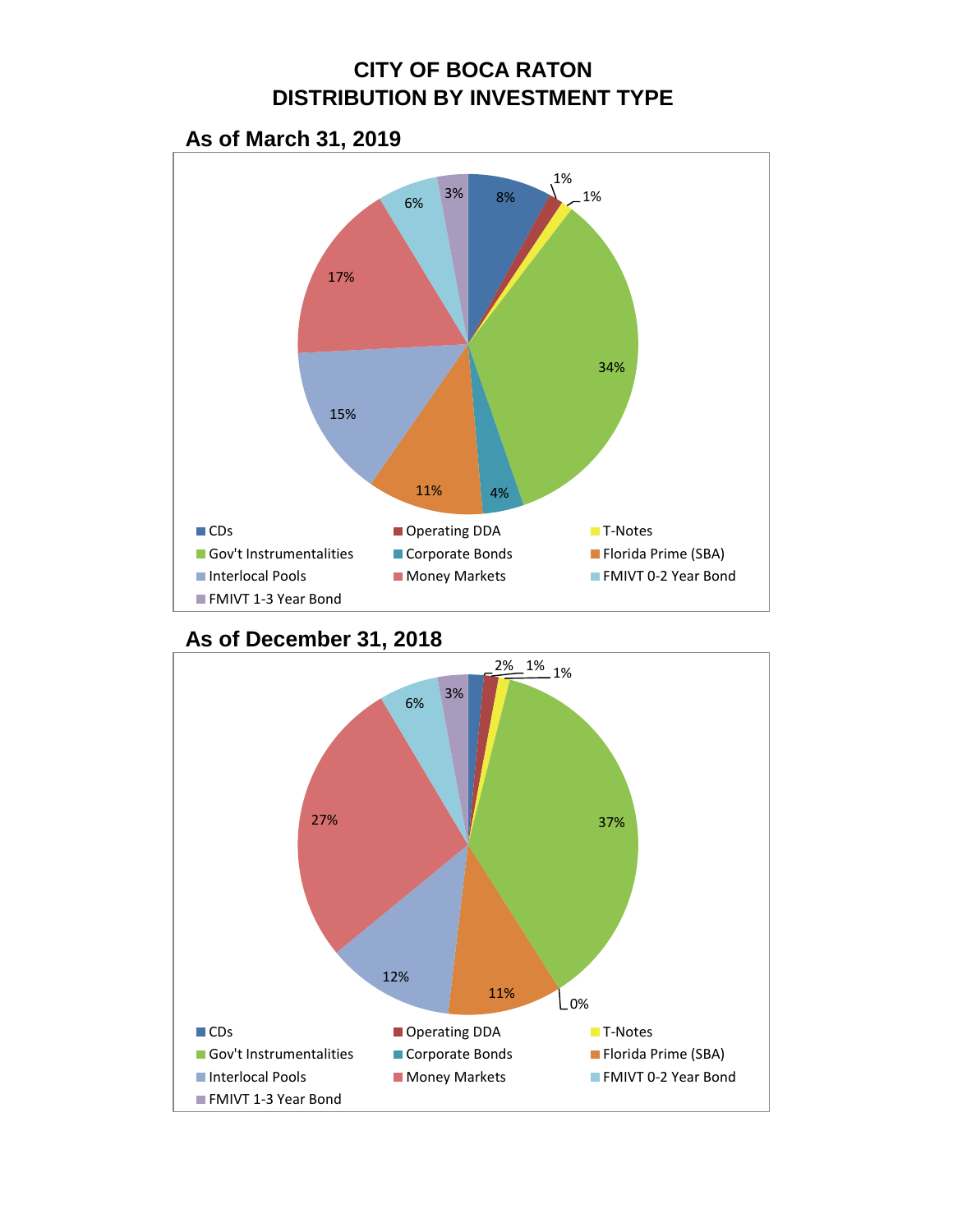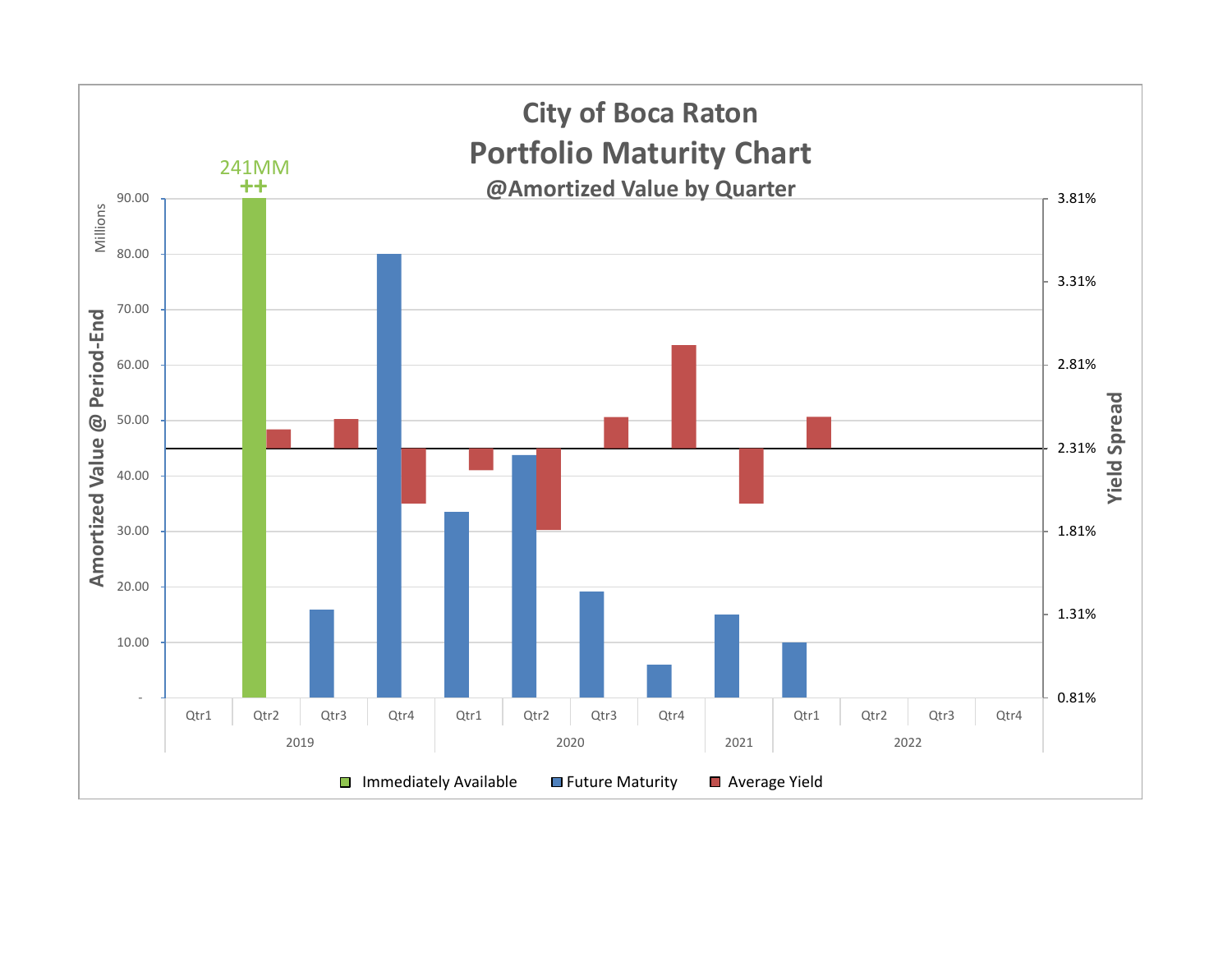

### **City of Boca Raton Intermediate/Long Term Investment Portfolio Performance**